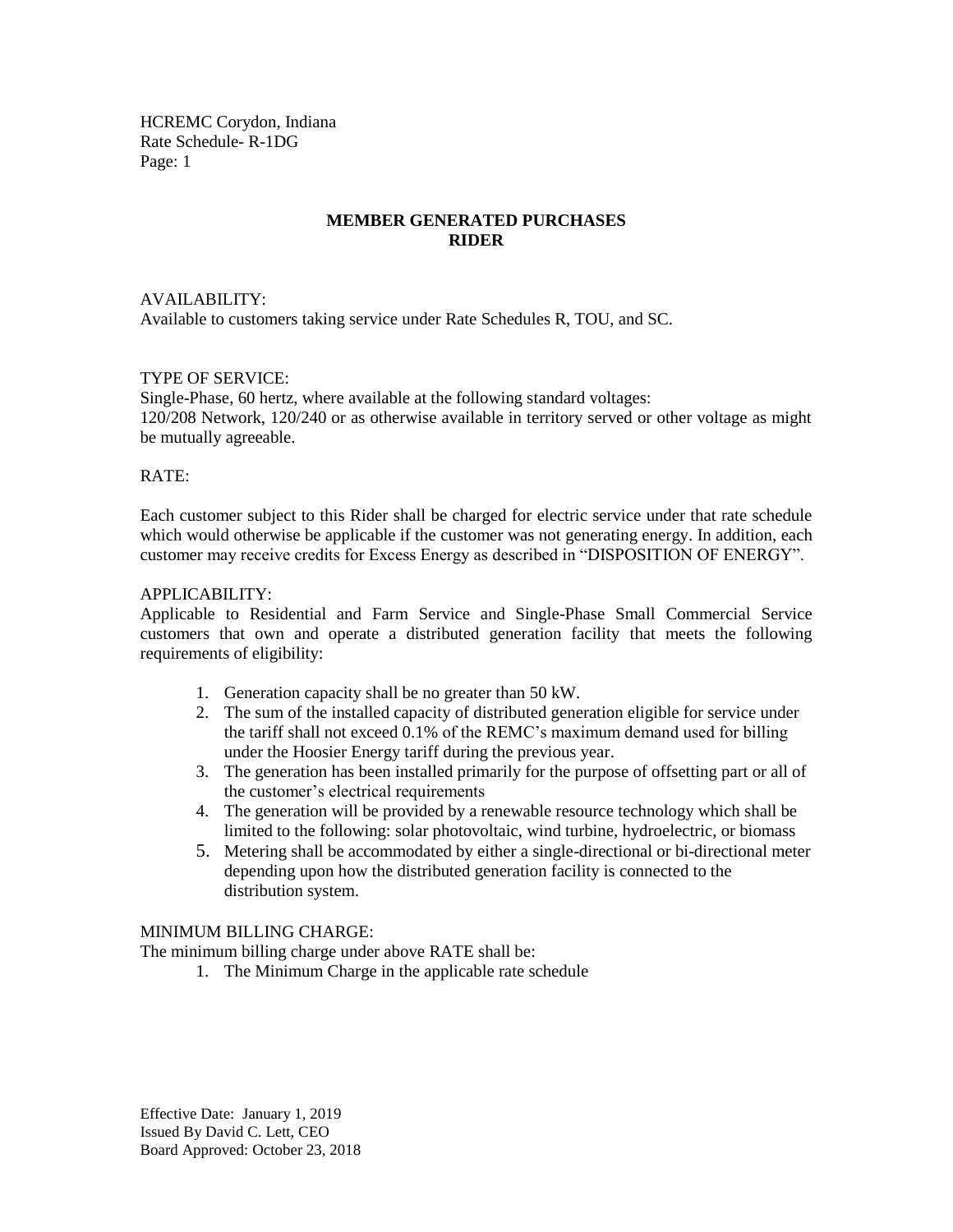HCREMC Corydon, Indiana Rate Schedule – R-1DG Page: 2

#### DISPOSITION OF ENERGY:

- 1. Energy consumption, and related demand, greater than the electric energy produced by the member's distributed generation ("Purchased Energy") shall be measured during each metering interval and accumulated during each billing cycle. This energy shall be billed under the applicable rate schedule ("Purchased Amount")
- 2. Electric energy produced by the member's distributed generation delivered to the Corporation's electric distribution system in excess of the member's energy consumption ("Excess Energy") shall be measured during each metering interval and accumulated during each billing cycle. This energy shall be credited to the member using the Purchase Rate ("Credit Amount").
- 3. In the event Purchased Amount is greater than Credit Amount, then the difference shall be billed to the customer.
- 4. In the event Credit Amount is greater than Purchased Amount, then the difference shall be credited to the member. Such credits shall first be used to off-set purchases of other accounts applicable to the customer, if any. Any remaining credits will be paid by check on a monthly basis.
- 5. When the customer discontinues service at the site, any unused credits will be granted to the Corporation.

#### PURCHASE RATE:

The rate paid for net energy credited to the customer by the Corporation shall be based upon the Corporation's avoided cost of energy as defined by the Purchase Rate contained in Schedule A.

## MISCELLANEOUS NONRECURRING CHARGES:

Customers served under this rate schedule shall be subject to the miscellaneous nonrecurring charges as stated in Appendix B, and may be charged as applicable and in accordance with the current Rules and Regulations

#### INTERPRETATION OR APPLICATION OF SCHEDULE:

The interpretation of, or the application by the Corporation or by any customer of rates, rules and regulations included in this tariff, shall be subject to review by the Corporation's Board of Directors.